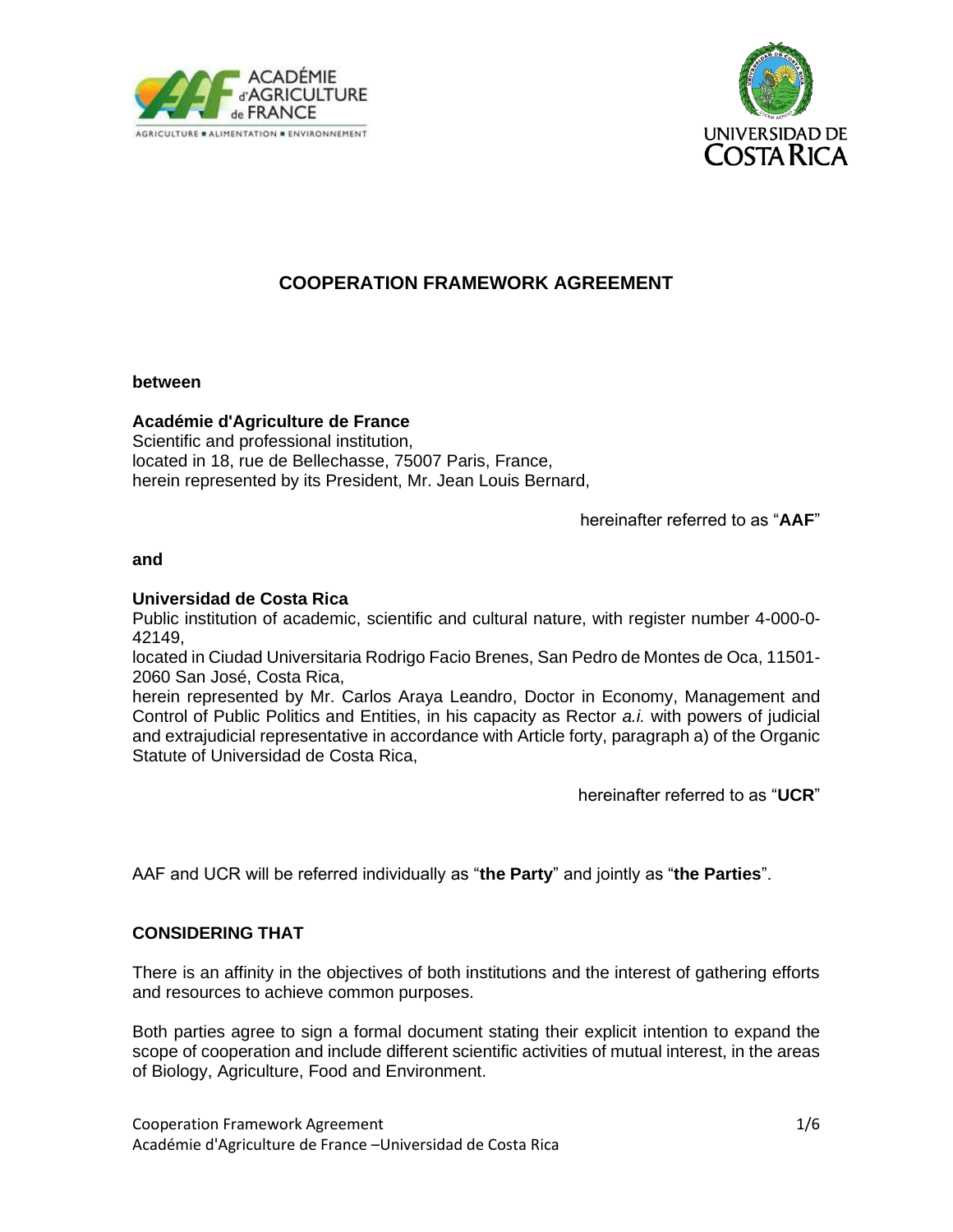



The principles of this cooperation are defined by this Agreement (hereinafter referred to as the "**Agreement**").

# **HAVE AGREED AS FOLLOWS**

### **CLAUSE 1 - Purpose**

The purpose of this Agreement is to develop the academic and scientific cooperation of both institutions, based on equality and reciprocity, for the promotion of research capacities and a strategic relationship of mutual understanding between them.

### **CLAUSE 2 - Scope of Cooperation**

2.1. To achieve this purpose, institutions will encourage cooperation in the following ways:

- a. Mobility of teaching, scientific and technical-administrative staff.
- b. Development of research and / or teaching programs in common.
- c. Coordination and development of conferences, seminars, workshops and other scientific-training activities.
- d. Exchange of academic information and publications.
- e. Any other type of collaboration that could interest the Parties.

### **CLAUSE 3 - Specific Agreements**

3.1. For the development of the activities set forth in the second clause and that are not described in this Agreement, a specific agreement must be signed that will include at least:

- a. Detailed description of responsibilities and benefits for each institution;
- b. Objectives and programming of the activity;
- c. Budget and sources of financing for each activity.
- d. Aspects related to intellectual property rights;
- e. Any other point deemed necessary for effective management of the activity.

3.2. This Agreement will be considered as a reference document in relation to the specific agreement.

Cooperation Framework Agreement 2/6 Académie d'Agriculture de France –Universidad de Costa Rica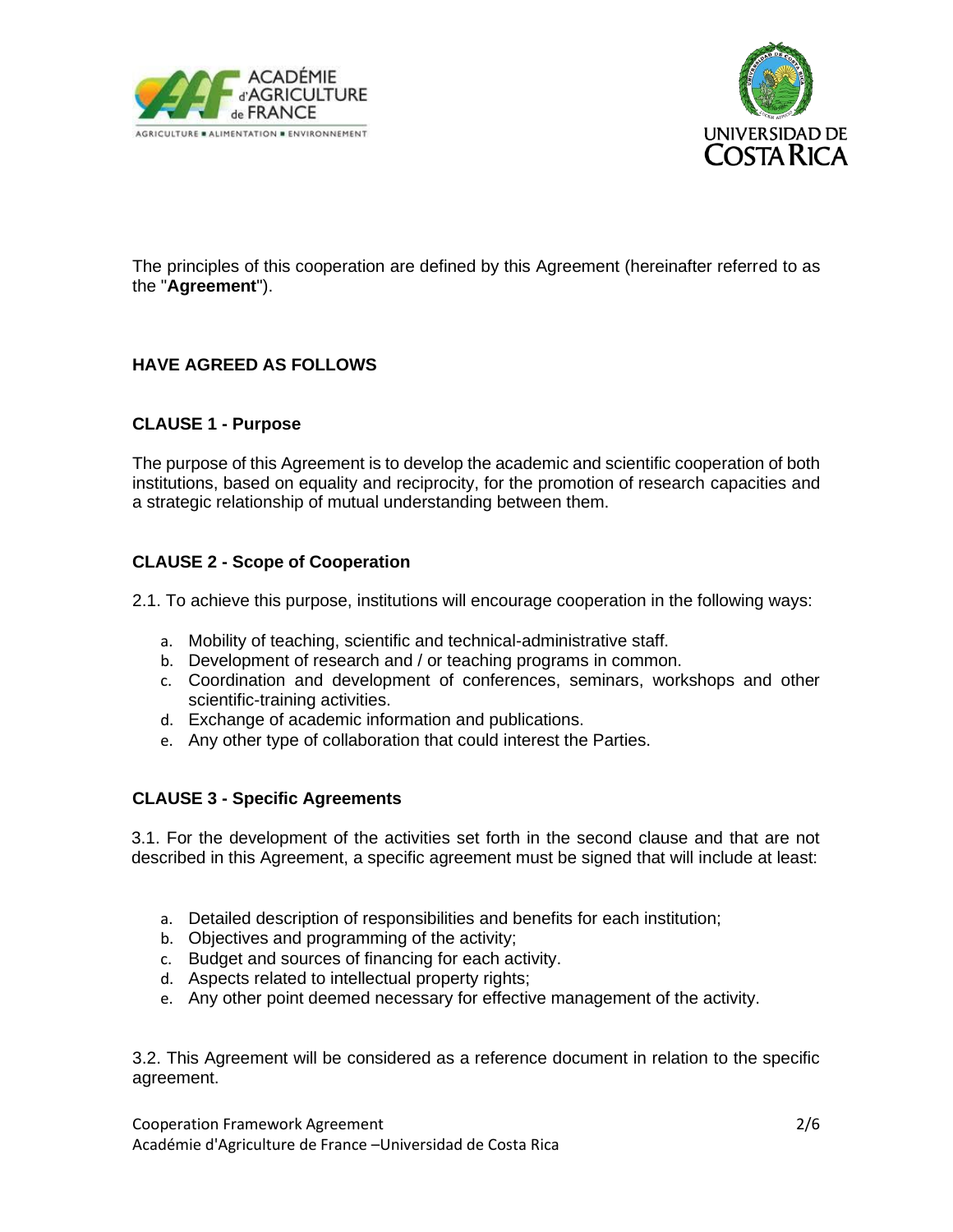



## **CLAUSE 4 - PROFESSORS AND RESEARCHERS MOBILITY**

- 4.1. Each year, during the term of this Agreement, either party may receive professors or researchers from the other institution. The duration of each visit will be determined on a case-by-case basis by mutual agreement.
- 4.2. The host institution shall provide working space, and access to library and other facilities; it shall also assist visiting professors and researchers in the process of finding accommodation.
- 4.3. The obligations of visiting professors in the host institution shall be determined by mutual agreement between the parties and on a case-by-case basis.
- 4.4. Both institutions can receive professors or researchers to make research internships. The requisites for each stay have to be consulted with the other institution.
- 4.5. Visiting professors and researchers shall meet immigration regulations of the host country and shall be responsible for obtaining the appropriate visa and special category, if necessary. They shall be subject to the norms and regulations of the host institution. Violations of the rules will result in termination of their visiting status at the host institution.
- 4.6. Each visiting professor or researcher shall be responsible for obtaining a health insurance policy meeting the requirements of the host institution, including hospitalization, surgery, dental emergencies, medical evacuation and repatriation of remains. The parties to this Agreement shall have no liability for these costs.
- 4.7. Any other detail regarding the visit shall be mutually agreed between the institutions on a case-by-case basis.

### **CLAUSE 5 - Bindings**

- 5.1. This Agreement is not intended to create binding or legal obligations towards either institution.
- 5.2. No Party is representative of the other; neither has the right to act or represent the other, or pretend to act as such.
- 5.3. Nothing in this Agreement may diminish the full autonomy of any of the Parties, nor can they impose obligations on the other for the implementation of the activities mentioned herein.

Cooperation Framework Agreement 3/6 Académie d'Agriculture de France –Universidad de Costa Rica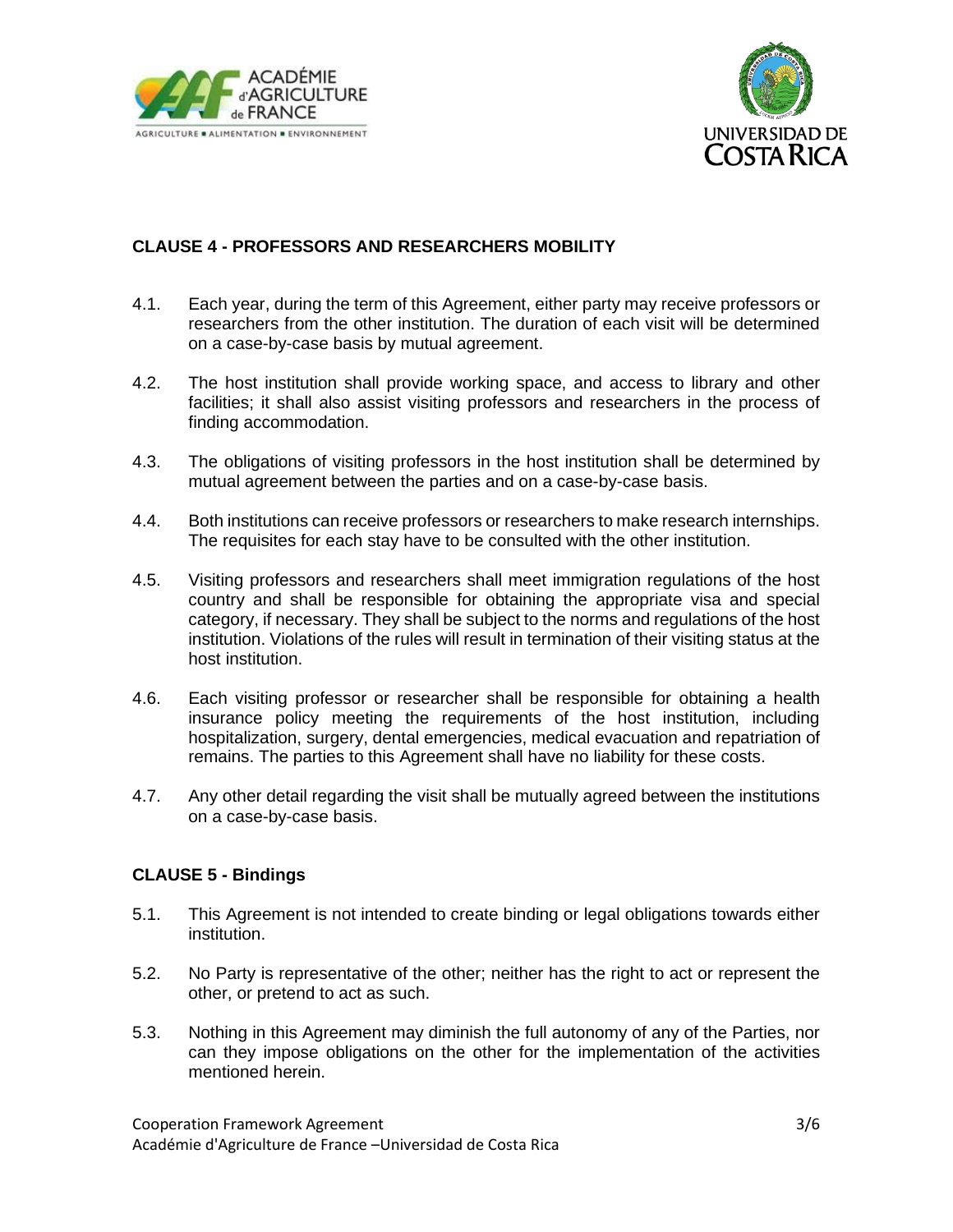



### **CLAUSE 6 - Financial Provisions**

- 6.1. This Agreement does not make any of the Parties incur financial obligations.
- 6.2. The Parties agree that activities under this Agreement and other specific provisions and activity plans will be carried out in accordance with the capacity and resources available to the two institutions.
- 6.3. The Parties undertake to seek financial support from different national and international bodies and agencies (ministries, embassies, European Commission, among others), to carry out actions defined within the framework of joint activities and programs.

### **CLAUSE 7 – Person Responsible and Balance of Actions**

- 7.1. Each Party shall designate one or more persons responsible for implementing and monitoring the actions planned.
- 7.2. The Parties undertake to carry out an annual balance, specifying the different actions related to this Agreement. This balance will allow the parties to consider and decide on the extension of the collaborations planned to new areas and of the opportunities for renewal of this instrument.

### **CLAUSE 8 – Administration of this Agreement**

8.1. The administration of this Agreement shall be the responsibility of the Secrétaire Perpétuel at AAF and the Directorate of the Office of International Affairs and External Cooperation of UCR. All notices must be submitted in writing and sent to the following addresses:

AAF:

Académie d'agriculture de France A l'attention du Secrétaire Perpétuel 18, rue de Bellechasse 75007 Paris, France Email: [contact@academie-agriculture.fr](mailto:contact@academie-agriculture.fr)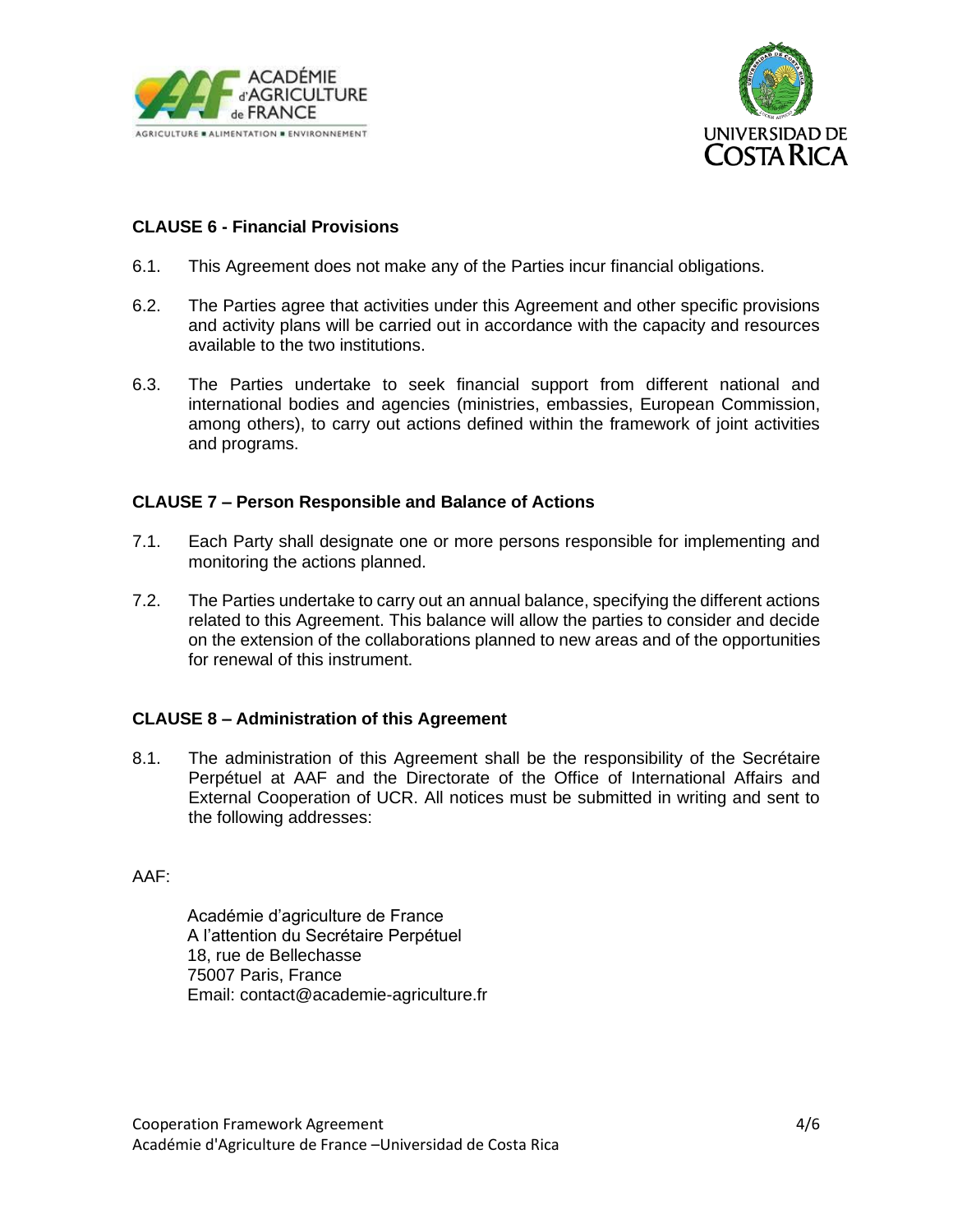



## UCR:

Universidad de Costa Rica Dirección, Oficina de Asuntos Internacionales y Cooperación Externa 5º Nivel, Edificio Administrativo A, Ciudad Universitaria Rodrigo Facio Apartado postal: 11501-2060 UCR San Pedro de Montes de Oca, San José, Costa Rica Tel: + (506) 2511-5080 Email: [oaice.recepcion@ucr.ac.cr](mailto:oaice.recepcion@ucr.ac.cr)

### **CLAUSE 9 - Responsibility**

- 9.1. The Parties agree that no liability arising from a fortuitous event or force majeure will be attributable to any of them, particularly for the stoppage of teaching, scientific or administrative activities.
- 9.2. The Parties commit to taking the corresponding measures in order to reduce the effects. Once the event is over, the activities must be resumed, immediately.

### **CLAUSE 10 - Resolution of Discrepancies**

- 10.1. In case of difficulty regarding the interpretation, application or execution of this Agreement, the Parties shall endeavor to resolve their disputes in a friendly manner.
- 10.2. In case of persistent disagreement, this will be examined by a person designated by each Party. A mediator will then be appointed.

### **CLAUSE 11 - Validity - Termination**

- 11.1. The Agreement will enter into force from the date of the last signature and will be valid for five (5) years. The revision of this Agreement may be requested at any time by each of the institutions and will be subject to an addendum, duly signed.
- 11.2. Both institutions reserve the right to unilaterally terminate this Agreement, by written communication sent to the other party at least one (1) month in advance. In this case, it is understood that all activities that are under development will continue until the termination date, previously agreed, except for those that motivated its completion.
- 11.3. The Agreement may be renewed by mutual consent and in writing at least three (3) months prior to the expiration date.